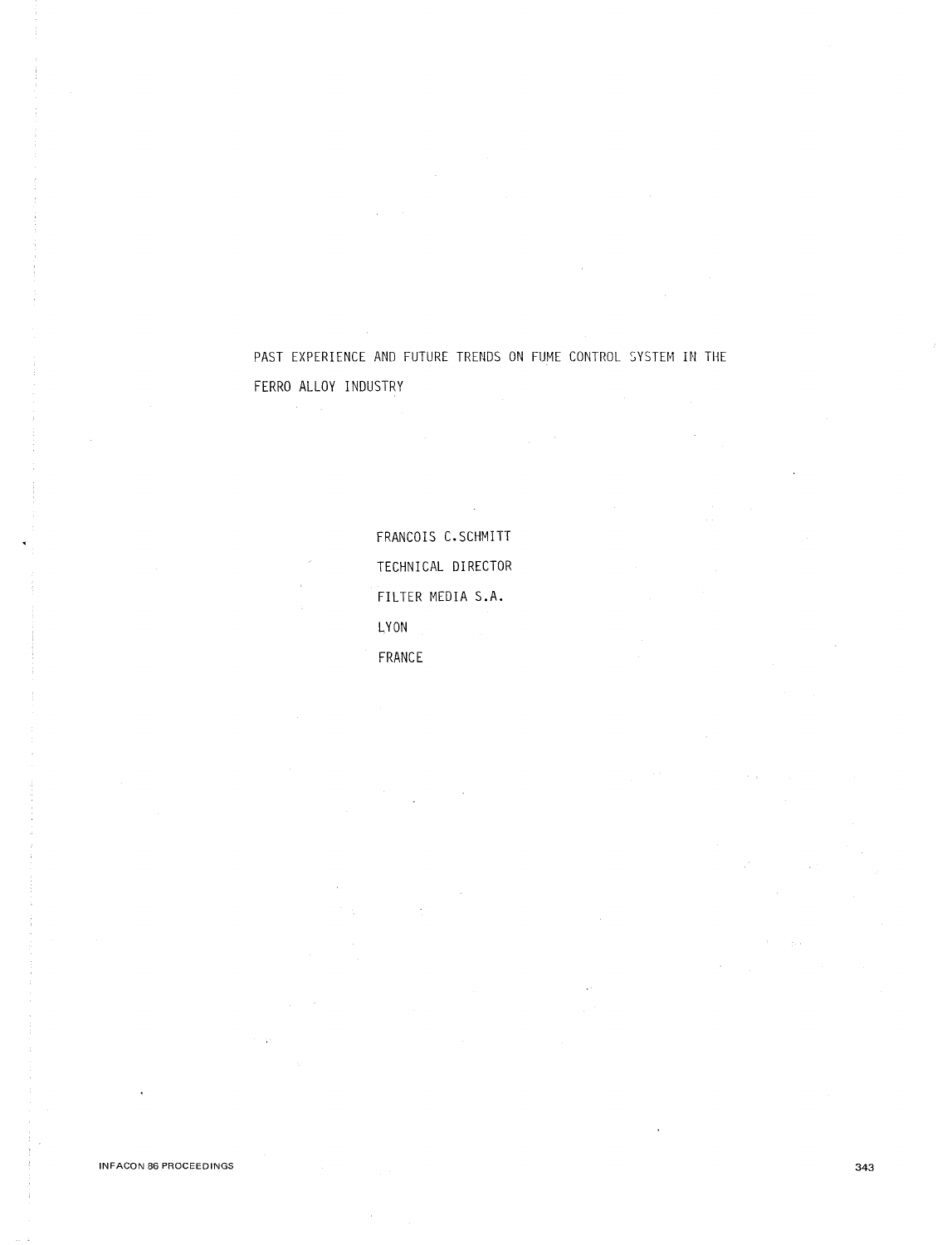In the ferro-alloy industry, the main production tool is usually a 3 phase electric arc furnace. This furnace produces your commercial product, but also produces a lot of dust.

For the last 20 years, your industry has been extensively trying to solve the problem of stopping this pollution the most efficient way.

By efficient, I mean not only the lowest investment cost, but also the lowest running costs ih maintenance and energy consumption.

Let us have a look at what has been done in this field up to now, and, based on this experience, what we think the producers who are going to invest in a pollution control system should do, and what those who already operate pollution control equipment, should do to improve their performance.

# 1/ RELATIONSHIP BETWEEN FURNACE HOODING AND DUST CONTROL SYSTEM

#### A/ OPEN FURNACES

The common arc furnace is of the open-type. It is found in most existing plants and is still used in new modern plants. The fumes are at a temperature of 150 to 300 Degree C, and-can be filtered directly by a baghouse with fiberglassbags. For comparison purpose, we will say that such a system creates a fumes volume of "100", has an investment cost of "100", and an energy consumption of "100".

#### B/ SEMI-CLOSED FURNACES

There is a tendency, in new plants, to close more tightly the furnace , with rigid movable doors.

The gases then leave the furnace stack at 600 to 900  $\degree$ C, and must be cooled, either with a tube type static cooler, or with a steam generator, (they could also be cooled by dilution with ambiant air, but we would be back to the previous case) Supposing that the cooled gases enter the filter at 300 deg C, the total gas volume would be between 30 to 50% of what an open type furnace would require.

In the case of the static cooler, the cost of the cooler (very heavy tubes) and the additionnal costs on the furnace design are detrimental to the savings made on the Filter. size. Therefore, the total investment cost is about 80 to 90% of the investment required for an open furnace. The static cooler creating a nonnegl igeable pressure drop, the total energy consumption savings are again jeopardized and the consumption should compare to 70 or 80% of the open type furnace.

1he investment cost of energy recovery system like boilers and steam driven turbines is very high, but the energy recovery is sometimes spectacular : on a 50 MW FeSi furnace, the recovery can be up to 12 MW.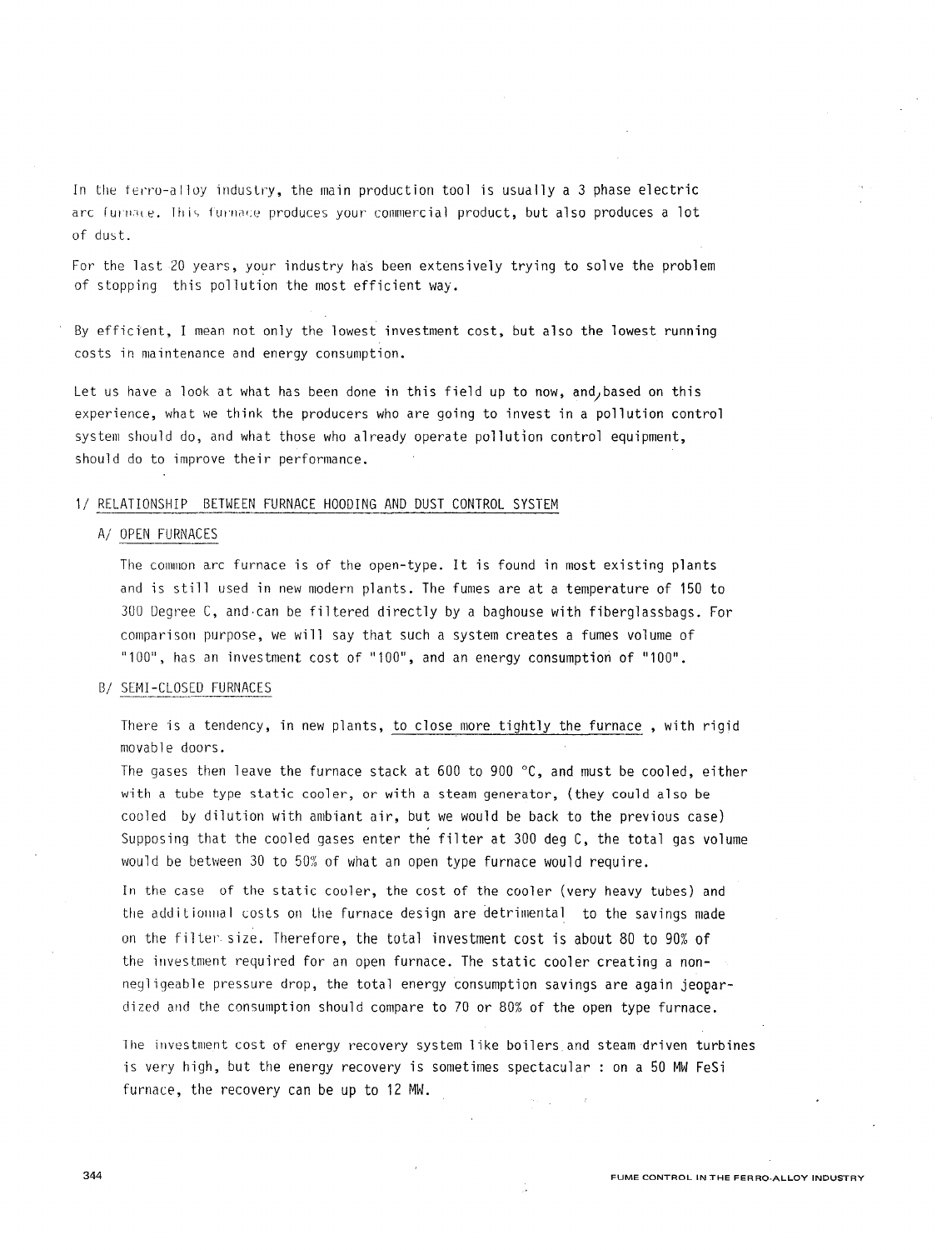During a period of high energy costs, such an investment, with the help of heavy subsides from a "governmental department of energy savings" was justified. Today, it could still be technologically justified, but the economics of such a system are dubious.

# C/ CLOSED FURNACES

Some type of products of the Ferro-alloy family are produced in totally closed furnaces (carbides). Most of the furnaces are using ventury scrubbers which are the least risky (explosion) devices.

It looks interesting to use dry filters (bag filters or ceramic filters), to obtain a gas clean enough to be burned.

The gas volumes to be filtered are very low compared to open type furnaces but contuin a lot of CO. We have not built such bagfilters in the Ferro alloy industry although we have experience in filtering goses with high CO content in the carbon black industry. We know of a plant using sintered cartridge filter element, operating at 500 to 600  $\degree$ C, but with very high pressure drops.

# 2/ WHAT TYPE OF FILTER SHOULD BE INSTALLED ON AN EXISTING FURNACE, OR ON A NEW FURNACE TO BE BUILT

The answer is found in the 20 years experience of users and filter manufacturers.

Wet scrubbers (except for the closed furnaces) have not been efficient in the capture of dust. They require a lot of energy (venturi = high $\Delta$  P). To our knowledge, no wet scrubber has been installed in the last 15 years on open or semi closed furnaces. Electro static filters do not work, due to the physical characteristics of the dust. We are then back to the bag filters.

Baghouses using polyester, nomex or glass have been used.

Pulse jet closed bag filters have also been installed in the ferro-alloy industry between 1976 and 1980, using polyester or nomex felts. I would call these 4 or 5 years ''the jet age". The idea was to save initial investment costs by using socalled "high ratio filters". A net saving of 10 to 20% was indeed made on initial investments. However, high operating costs, short life of polyester or nomex bags and high pressure drop (=energy) have naturally shown the end of this "jet age". Today, nobody would seriously consider installing a jet filter on a ferro-alloy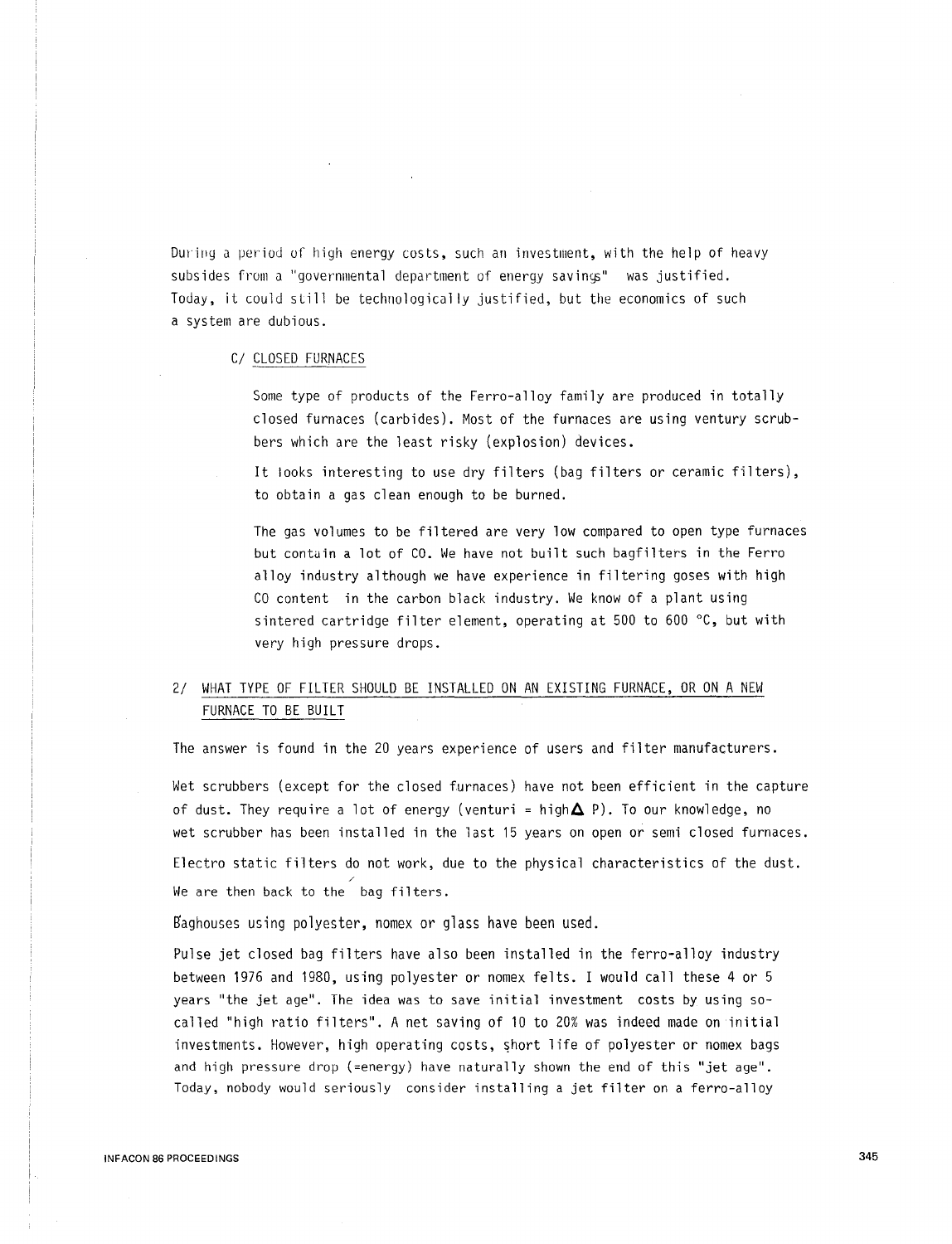furnace. More than 80. of all furnaces in the world are today fitted with pressure type open baghouses. It has now reached such a high reliability that a Ferro-alloy manufacturer can expect

- A 100% operating time (ratio between furnace and filter operating time)
- A 0% bag consumption for 3 years or more
- A 99,8% filtration efficiency
- A power consumption of 3 to 5% of the furnace power.

However, not all baghouses can meet such figures.

## A/ THE FILTERBAGS SHOULD BE IN FIBERGLASS

Nomex (R) requires an operating temperature below 200°C, too close to the sulfuric acid dew point. Nomex bags have a life of 12 to 18 months, and cost twice the price of glass bags (which can operate at 295°C). We have 3 baghouses fitted with fiberglass bags operating on FeSi 75% furnaces where our clients have replaced 10 bags (out of 1 200 installed) over a period of 4 years.

A short remark, about a new media appearing on the market : it is a fiberglass fabric, coated with a PTFE porous membrane.The price of such a bag is 5<sup>times</sup> the price of a normal glass bag, and the supplier has a monopoly. Its performance is claimed to accept 50 to 100% more gas flow than a normal glassbag at equal pressure drop.

It could be understood that somebody would be interested in testing these bags. It would be foolish to design a new filter solely based on these performances, savtng only 15% on the original investment, just to find out, a few years later, that the bag life might be too short, or that the only company making these bags in the world has stopped supplying them.

#### B/ THE DUST HANDLING EQUIPMENT MUST BE RELIABLE

Many mechanical conveyors have been used, but the low pressure, large volume,cyclone type,pneumatical conveyor seems to be the cheapest and most reliable system used today.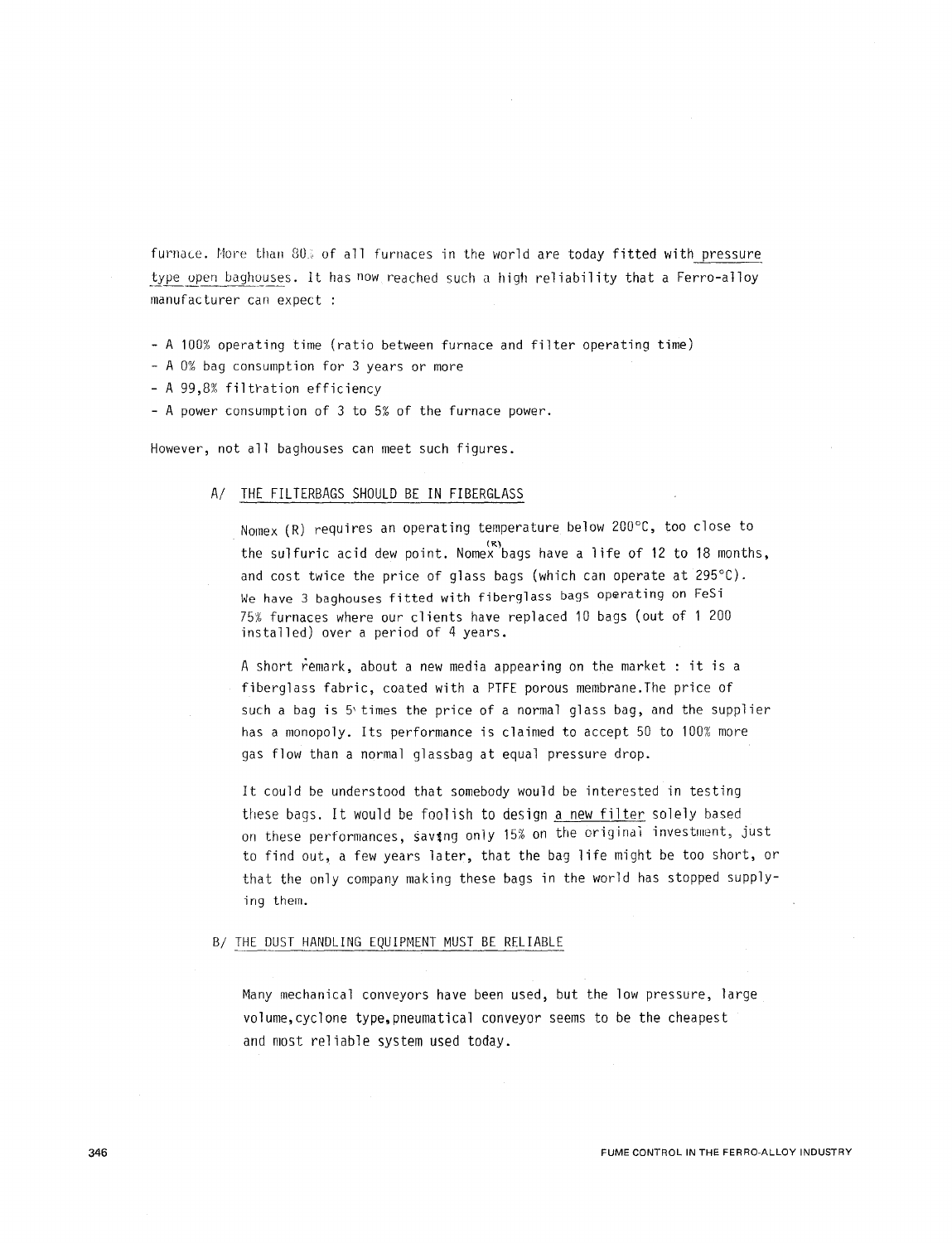3/ TYPICAL COSTS FOR A 20 MW FeSi 75% DUST CONTROL SYSTEM (all figures in US dollars)

| Ducts from stack to filter, + preseparator<br>(depending on duct length) | 200 000   |  |
|--------------------------------------------------------------------------|-----------|--|
|                                                                          | 150 000   |  |
|                                                                          | 2 500 000 |  |
| Dust handling, silo, etc                                                 | 150 000   |  |
| Electrical equipment, motors, starters, lightning                        | 350 000   |  |
|                                                                          |           |  |

T 0 T A L, including erection........................... ( $\pm$  20%) 3 350 000 (excluding foundations) U S D

This is a budget price to give an order of magnitude of the costs involved.

## 4/ FUTURE TREND

If the cost of energy becomes low again, as we see it going, it will be wise to build large baghouses, with glass bags, on open type furnaces : less problems around the furnace, more flexibility in the filter operation, less components in the dust control system.

If the price of energy goes up again, the semi closed furnace with heat energy recovery will again be favoured: In any case, the baghouse will be the best solution. Also, in any case, such baghouse should be built by engineers having a large and successful experience in the Ferro-alloy application.

#### 5/ ARE THEY WAYS OF UPGRADING EXISTING BAGHOUSES ?

Some baghouses have been built in the last 20 years by people who either had no experience in the field, or had the wrong approach.

### Bag life :

Nomex bags are expensive and last only 12 to 18 months. Filters have been and can be successfully converted from Nomex to glass. The hardware of the baghouse must be checked and eventually modified, but the switch from Nomex to glass is worth It.